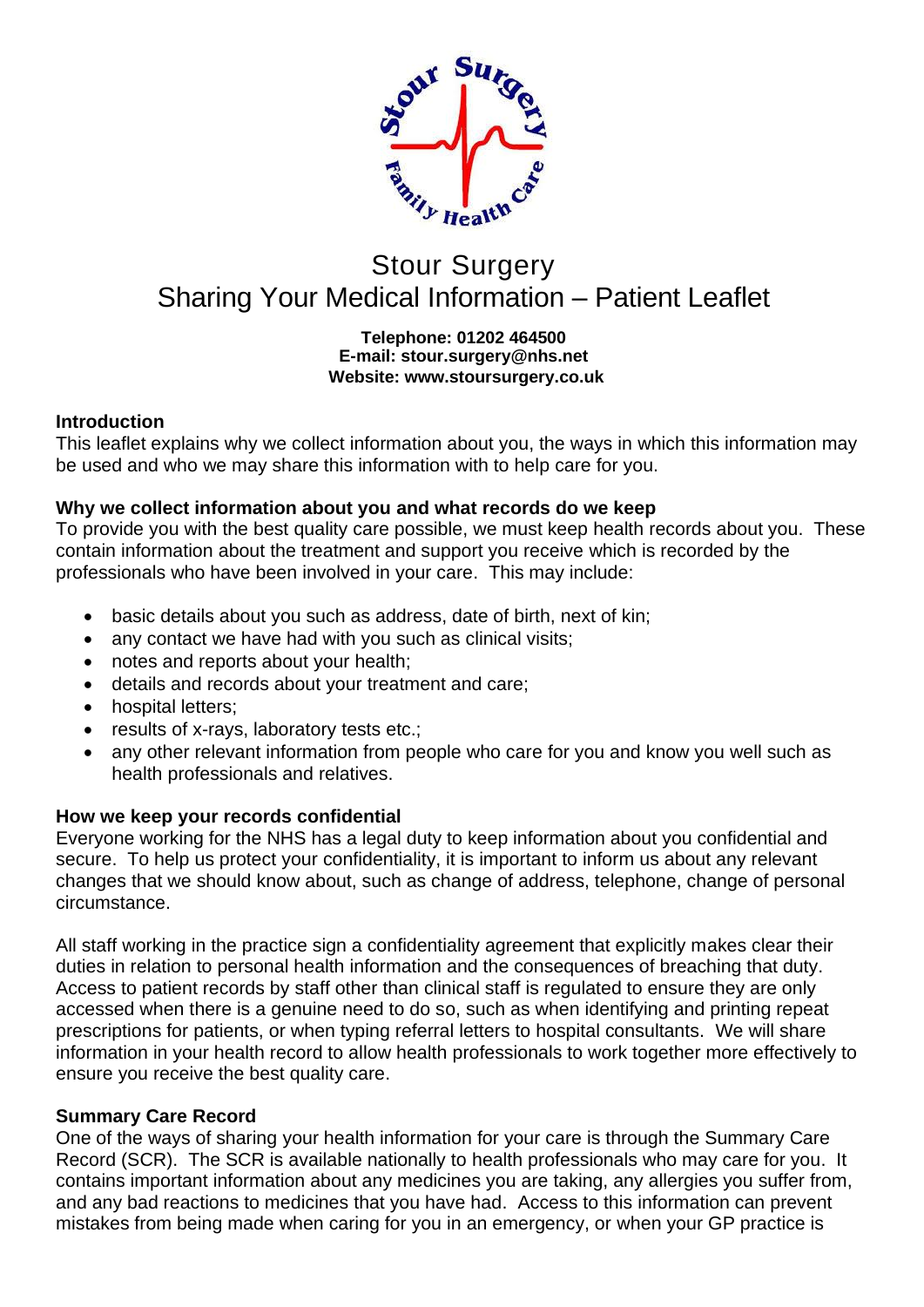closed. If you are registered with a GP practice in England your SCR is created automatically, unless you have opted out. You can also ask for your SCR to include additional information about you, such as your current health conditions. This is known as an Enhanced SCR.

Further information on the SCR: [https://www.digital.nhs.uk/summary-care-records.](https://www.digital.nhs.uk/summary-care-records)

## **SystmOne - GP Clinical System**

Our Practice and our Primary Care Network (PCN) share your information for your care through the confidential electronic record system that we use, called SystmOne. This is a fully auditable system that is used widely across the NHS and care organisations to keep accurate medical records about you. These records store important information about your illnesses and the care you have received in the past. Your record will contain information from different health and social care organisations such as a hospital, a minor injuries unit, or from a community care service such as district nursing. Your record is only accessed by individuals who have a legitimate reason to do so and who are providing you with care.

## **How does this work?**

Local trusted organisations who work with our PCN on a regular basis will be able to access your record immediately when delivering direct care. Other local health care organisations close to your home, but outside of our PCN, will only access your medical record if you give them permission.

For organisations that are further afield and that we do not work with on a regular basis, we can send you a verification (security code) which allows you to choose whether to let that organisation view your medical record or not. For example, you may be working or on holiday in another part of the country and need care from a hospital or a clinic. Having access to your whole medical record will improve the care they can provide you. We will use your preferred mobile phone number or email address recorded on your medical record, so remember to let us know if this changes.

If you already use the SystmOnline patient portal, then you can select organisations to allow or prevent them from accessing your records. If you do not have a phone or email address and don't use SystmOnline, then we will be happy to record your choices about which organisations you are happy to share your whole record with.

Further information about SystmOnline and these sharing controls: [https://systmonline.tpp](https://systmonline.tpp-uk.com/2/help/help.html)[uk.com/2/help/help.html.](https://systmonline.tpp-uk.com/2/help/help.html)

#### **Other access**

If you are a carer and have the appropriate and evidenced authority, then you can agree access to the record on behalf of the patient who lacks capacity. If you do not have authority to make decisions about access to a patient record, then you can raise any concerns with the patient's doctor, who will make a decision in the best interests of the patient.

If you have parental responsibility and your child is not able to make an informed decision for themselves, then you can make a decision about information sharing on behalf of your child. If your child is competent then they can make this decision for themselves.

#### **Can I access my records?**

The Data Protection Act 2018 (DPA) and the General Data Protection Regulation give every living person, or authorised representative, the right to apply for access to their health records. An audit log is maintained showing who has accessed your record, and when. You are also entitled to request a copy of this log.

You can view your own health record, change how your record is accessed, and view an audit trail of who has accessed your record by using the SystmOnline patient portal or NHS app. Ask your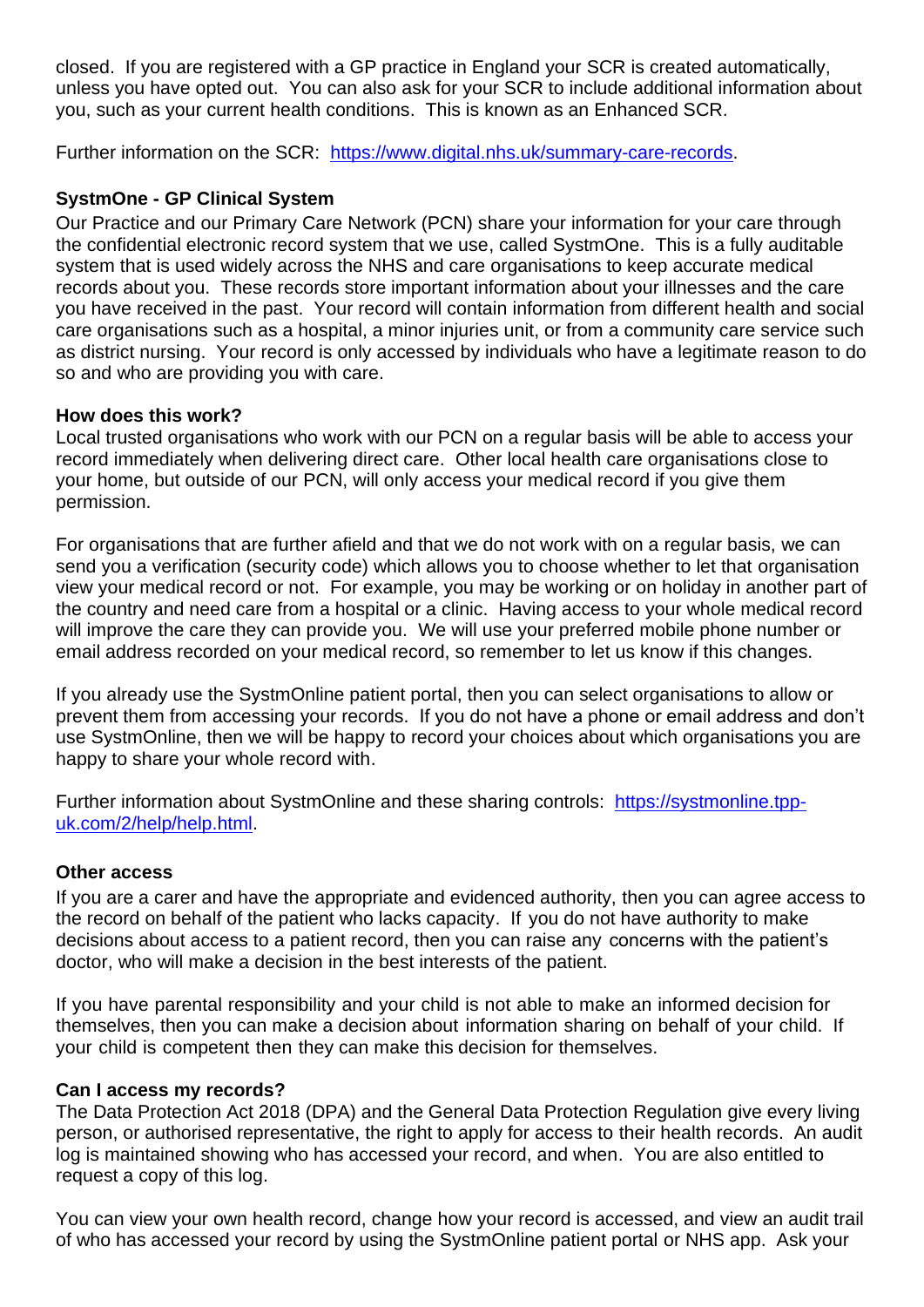practice for details on how to set up a SystmOnline account or download the NHS app. Alternatively, you can make a request in writing and we will respond within a month. You will be required to provide ID before any information is released to you.

If you would like any further details about your information rights under the General Data Protection Regulation or think that anything in your record is factually inaccurate, please contact us.

## **Other people who may view my record**

Occasionally we may receive requests from insurance companies. Once the insurance company has provided a copy of your consent, we will issue a medical report rather than releasing your medical records.

We may also need to provide limited information to local authorities about some infectious diseases or if you have had food poisoning. Very rarely, doctors may also be required to disclose information in order to detect a serious crime. Likewise, a Court Order can require doctors to disclose certain information during a court case.

## **Data sharing outside of our GP practice for secondary uses**

You can register a type 1 opt with us if you wish to prevent your personal information being used outside this GP practice for purposes other than your individual care. A Type 1 secondary use objection does not in any way affect how healthcare professionals provide patients with direct medical care or prevent them from accessing a patient's medical record if, and when, appropriate. Secondary uses are not about information sharing between healthcare professionals, your information can still be used to provide secondary care, for example, if you are referred to a specialist.

# **Data sharing by NHS Digital and other health and care organisations for secondary uses such as research and planning**

NHS England links together information from all the different places where you receive care, such as hospital, community service and your GP Surgery. This allows them to compare the care you receive in one area against the care you receive in another. This information is held in a secure environment by NHS Digital. The role of NHS Digital is to ensure that high quality data is used appropriately to improve patient care. NHS Digital has legal powers to collect and analyse data from all providers of NHS care. They are committed, and legally bound, to the very highest standards of security and confidentiality to ensure that your confidential information is always protected. This data can also be used, with permission from NHS England, for research purposes.

You can choose whether or not you want your confidential patient information to be shared by NHS Digital and other health and care organisations for purposes other than your individual care such as research and planning. You can set your own opt-out choice by visiting [www.nhs.uk/your-nhs-data-matters](http://www.nhs.uk/your-nhs-data-matters) or by phoning 0300 303 5678. You will need to provide:

- your NHS number, or your postcode (as registered with your GP practice)
- your mobile phone number or email address provided previously at your GP practice or other NHS service.

If you would like to view this information in an alternative format, for example large print or easy read, or, if you need help communicating with us, for example because you use British Sign Language, please let us know on 01202 464500.